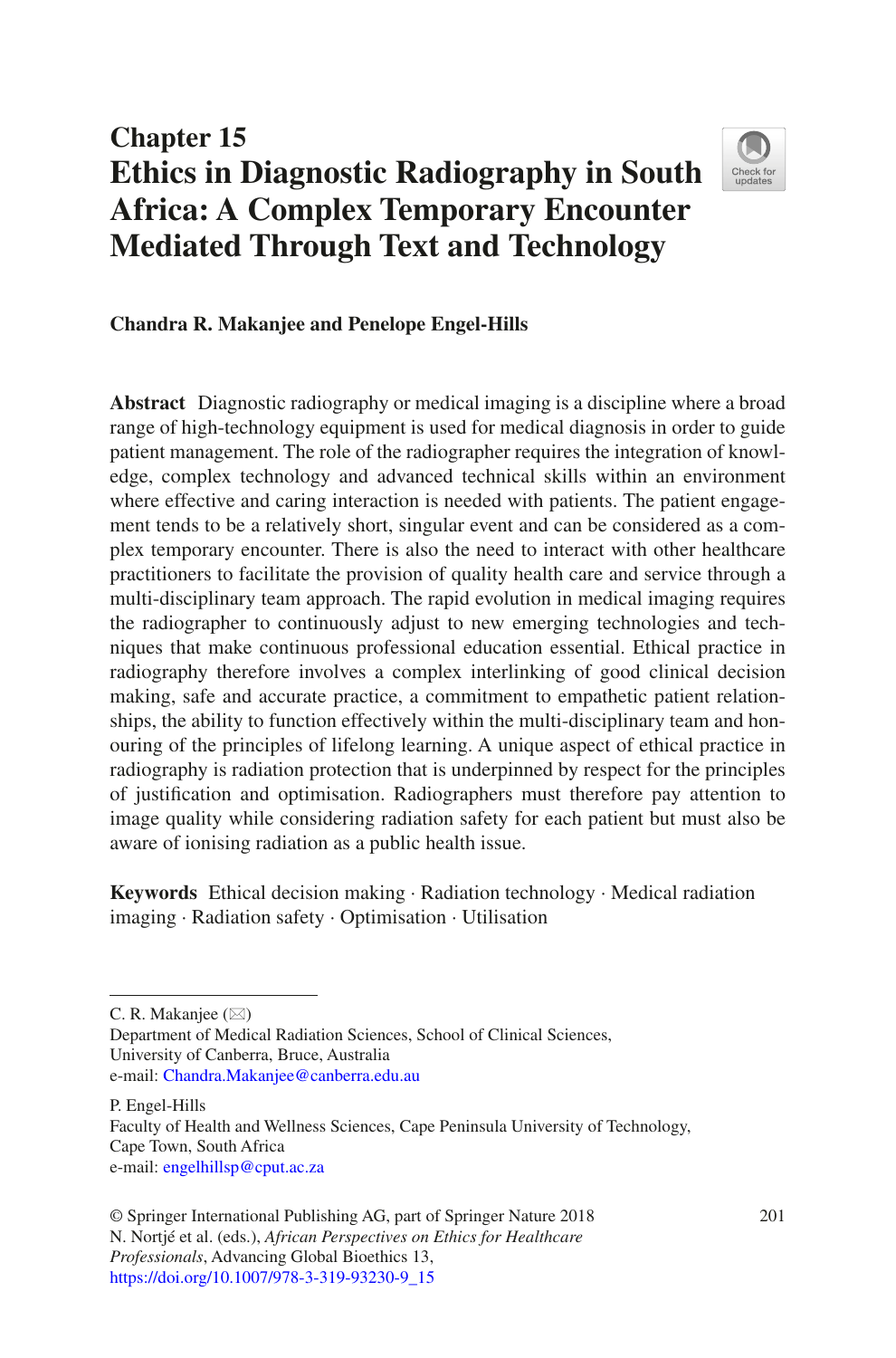## **15.1 Introduction**

In this chapter the focus will be on selected ethical issues faced by radiographers (radiation technologists) practising in the diverse healthcare institutions representative of the South African context. Furthermore, selected ethical dimensions of practising in a resource constrained environment will be discussed and awareness of the competing agendas such as utilisation, optimisation, access, cost of service and safe practice will be raised.

The radiography profession in South Africa (SA) is represented by diagnostic radiography, nuclear medicine technology, diagnostic ultrasound and radiation therapy. In all these radiography categories the practitioner must integrate scientific knowledge, professional competence and technical skills, mediated through text (e.g. procedure requests, radiological reports and medical records) and technology (e.g. hospital and radiology information systems, picture archiving systems and medical imaging equipment). However, each category has a specific scope of practice and unique ethical dimensions. The focus of this chapter is specifically on diagnostic radiography but with acknowledgement that some of the discussion will also pertain to the other categories.

In the twenty-first century medical imaging has undergone rapid technological change and has been influenced by the advances in the molecular management of disease. In the South African context there is diversity between state and private medical services, as well as on the continuum from primary health care, through district and regional facilities to the tertiary and academic institutions (Makanjee et al. [2014b\)](#page-12-0). Developments bring new opportunities and a widening gap between the well-resourced environments and the resource-constrained state health system. So for example, advances in antenatal ultrasonography allow for selective foetal therapy while standard ultrasound screening during pregnancy is not available to all. This challenges the ethics principles guiding the performance of any examination and decision-making processes pertaining to the selection of the most suitable procedure, appropriate modification of practice, referral patterns, marketing of services, handling of confidential information and conduct of research (Barron and Kim [2003](#page-11-0)).

Jonas ([1984\)](#page-12-1) discusses the risk of harm to future generations due to the incessant technological developments that are now part of our daily existence. His principle of responsibility emphasises prospective aspects such that to be responsible one must be sufficiently informed and able to reflect on the possible future implications of present actions. This is ability to look forward is the relevance to diagnostic radiography practice as radiation risk is not limited to the patient but can also affect the next generation. Although there is no consensus on the hereditary effects of ionising radiation, responsibility in diagnostic radiography must include a duty towards future generations (UNSCEAR [2001](#page-12-2)). This ethical imperative exists in an environment of trivialisation of imaging technologies where the first step to improved responsible practice might be to address the lack of knowledge related to the use of ionising radiation for the effective management of the patient. Furthermore,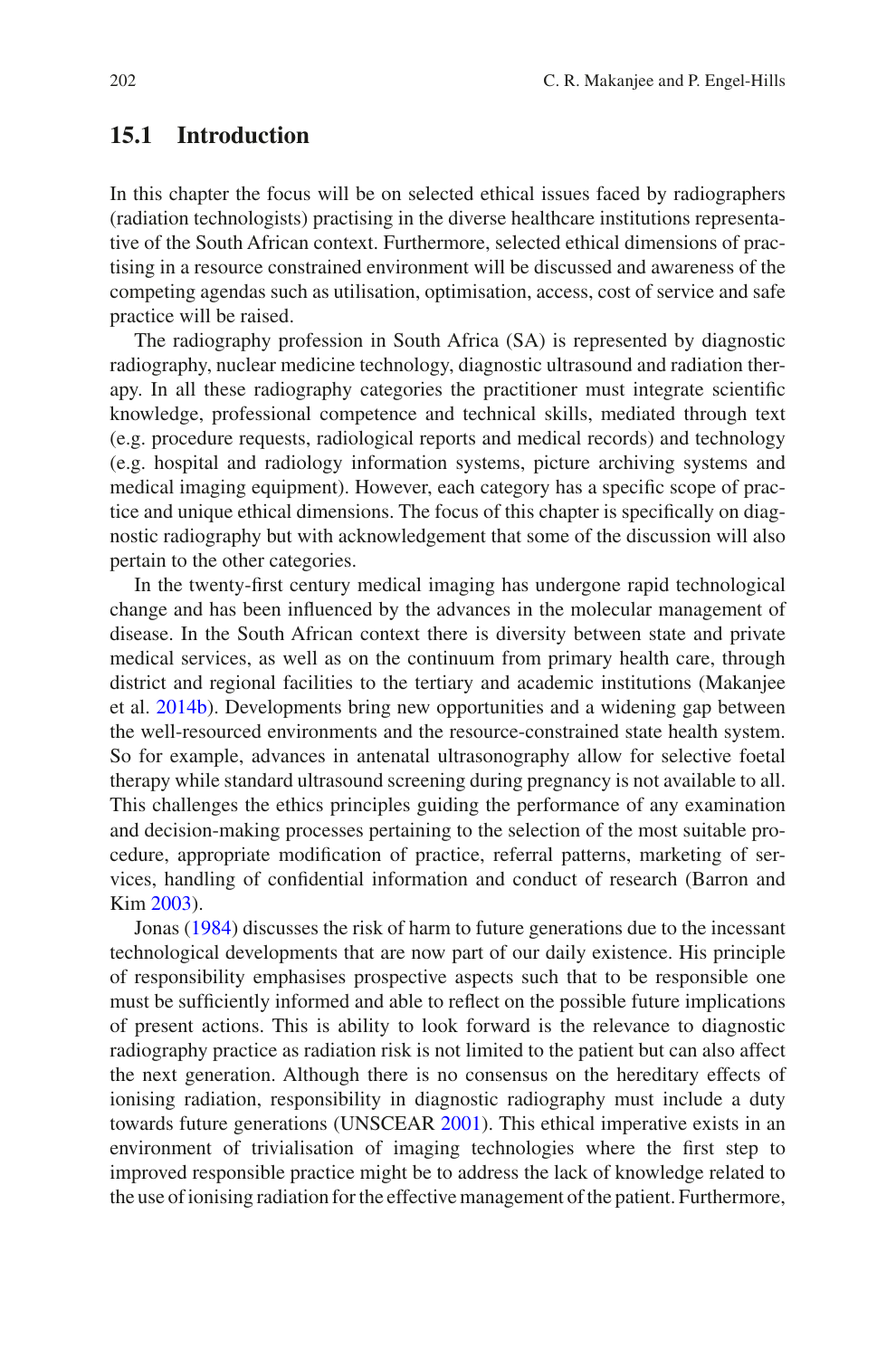developments in technology mean that the responsible radiographer (radiation technologist) must retain currency in a rapidly changing environment by reading and evaluating relevant research, participating in research, investigating innovative techniques and best practices they can adopt or adapt and sharing information through publications and presentations.

#### **15.2 Regulatory Bodies Governing Imaging Services**

Ethical practice in radiography must include radiation protection. The role of the National Department of Health, Directorate: Radiation Control (RCD) is to regulate safe use of ionising and non-ionising radiation for healthcare providers, nonhealthcare providers (e.g. engineers and software programmers), patients and the public. To achieve this, RCD provides guidelines, procedures and safe practice requirements for the maintenance and use of equipment. The RCD and the Health Professions Council of South Africa (HPCSA) promote radiation protection including adherence to justification (appropriate and defendable use), optimisation (maximising of desired effect) and limitation (dose not exceeding the recommended dose limit) (ICRP [2007\)](#page-11-1) and the principle of keeping radiation exposure as low as reasonably achievable (ALARA). Regulations also relate to the maintenance of accurate and complete medical records (i.e. a blend of digital and/or paper-based records) which include mediation texts (e.g. request forms, images and radiological reports) (HPCSA [2008b\)](#page-11-2).

In South Africa the Board for Radiography and Clinical Technology (RCT), a committee of professionals and public representatives appointed by the Minister of Health, must meet the goal of the HPCSA to protect the public and guide the professions. The RCT regulates radiography education and registration of clinical training sites, prepares the code of ethics and standards of practice and administers continuing professional development (CPD) of radiographers. The RCT also processes public complaints against radiographers deemed to have acted unethically (HPCSA [2008c](#page-11-3)).

#### **15.3 Access to Imaging Services**

Since South Africa's first democratic election in 1994 the commitment to equal medical care for all and access to quality healthcare remains dependent on the economic and socio-political status of the individual (Nkwanyana [2017](#page-12-3)). Equitable access to medical imaging services is pivotal to any healthcare system and the challenge lies in overcoming the geographical discrepancies in distribution of radiological service and per capita levels of imaging capacity. Absence of equitable access is a rights-driven ethical dilemma where the right of all citizens to quality healthcare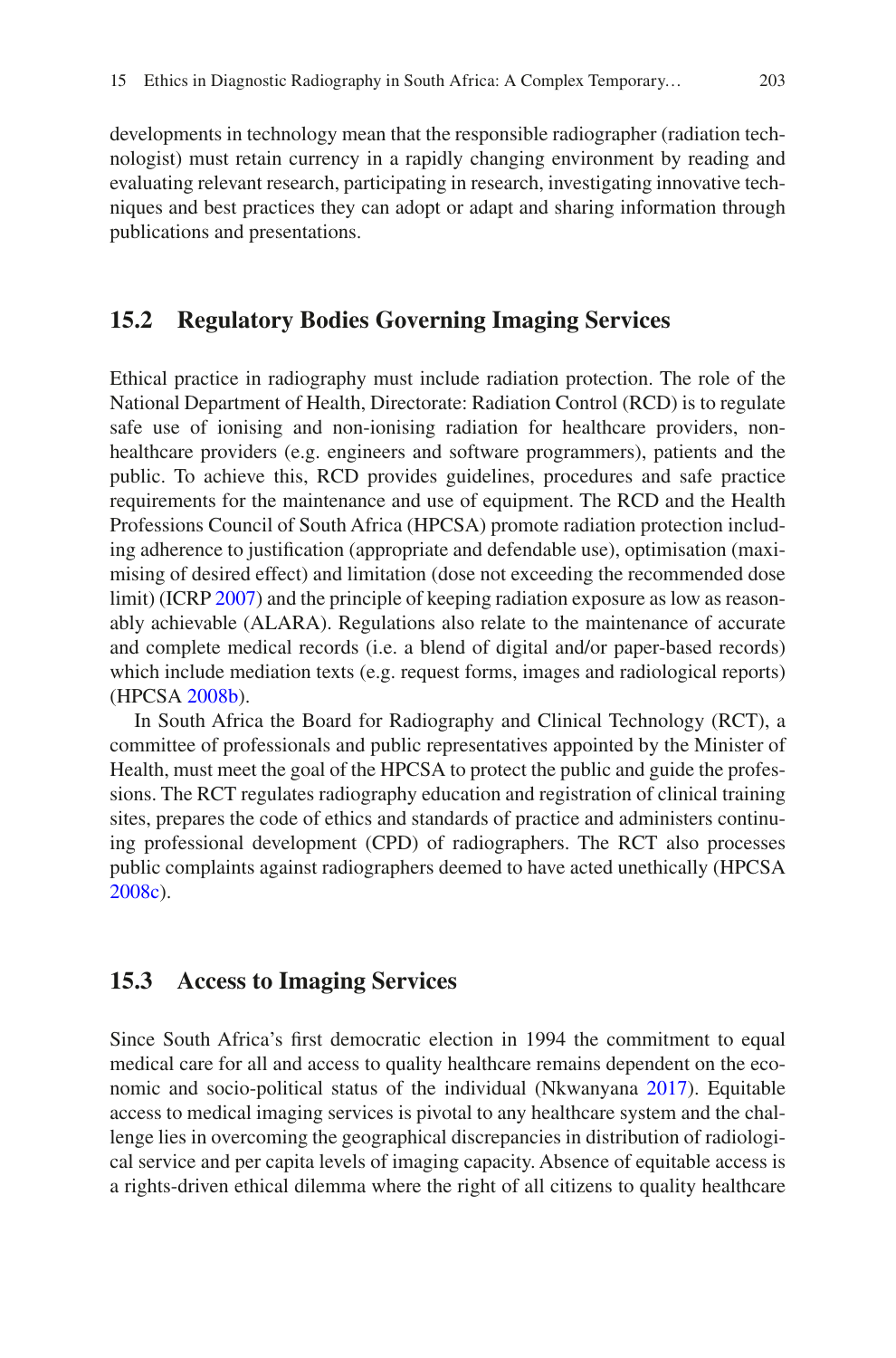is not achieved. The challenge for radiographers is to provide ethical and quality care services in diverse contexts.

Within any healthcare institution it is the structural and organisational components that aid or interfere with the effective and efficient functioning of the imaging department. The department's location, infrastructure and type of care and services, should ideally align with the values of the health system as a whole. Furthermore, a high-quality, professional diagnostic service with empathetic patient care is dependent on good communication (i.e. between individuals, healthcare team members, diverse healthcare providers, non-healthcare providers and patients) underpinned by cooperation, coordination and collaboration as key enablers from the point of referral to task completion (Makanjee et al. [2015a\)](#page-12-4) to promote access and appropriate utilisation. The findings of Van Schouwenburg, Ackermann and Pitcher [\(2014](#page-12-5)) following an audit of access by first users of magnetic resonance imaging (MRI) services in the public health care sector of South African highlight the need to systematically monitor and evaluate the clinical utilisation of the scarce resource (e.g. MRI radiographer) in order to enable the continued provision of high cost imaging services in healthcare environments with severe funding limitations. The challenge of aligning clinical demands with health system capacity demonstrated the importance of collaboration between executive hospital management and the medical imaging department. Furthermore, there was evidence for the potential for low cost service changes to resulted in significant clinical benefits. The principle of interdependence and interrelatedness organisationally, structurally and at an operational level within the healthcare system is therefore essential (Makanjee et al. [2014b\)](#page-12-0). A mechanism of accomplishing excellence and access in health care is a comprehensive quality assurance management programme of systematic collection and evaluation of data (Papp [2014\)](#page-12-6). In radiography this includes the review of patient care, patient selection parameters, scheduling, management techniques, departmental policies and procedures (e.g. equipment quality control), in-service training and timeliness for reporting.

## **15.4 Utilisation of Imaging Services**

The ethical principles of beneficence and non-maleficence are applicable to utilisation. Non-maleficence is based on the goal to "do no harm". In radiology this principle is more about reducing harm to the minimum and avoiding radiation exposure whenever and however possible. Hence it may be argued that it is ethical practice to expose an older patient to a diagnostic radiology examination when there is an indication that they have a serious medical condition (e.g. malignant tumour) because the low-dose radiation-induced chronic radiation effects are less significant for older persons. To the contrary it would not be considered as ethical practice to expose persons younger than 40 years of age to mass screening using radiation (e.g. mammography). However mammography may well be justified in the case of a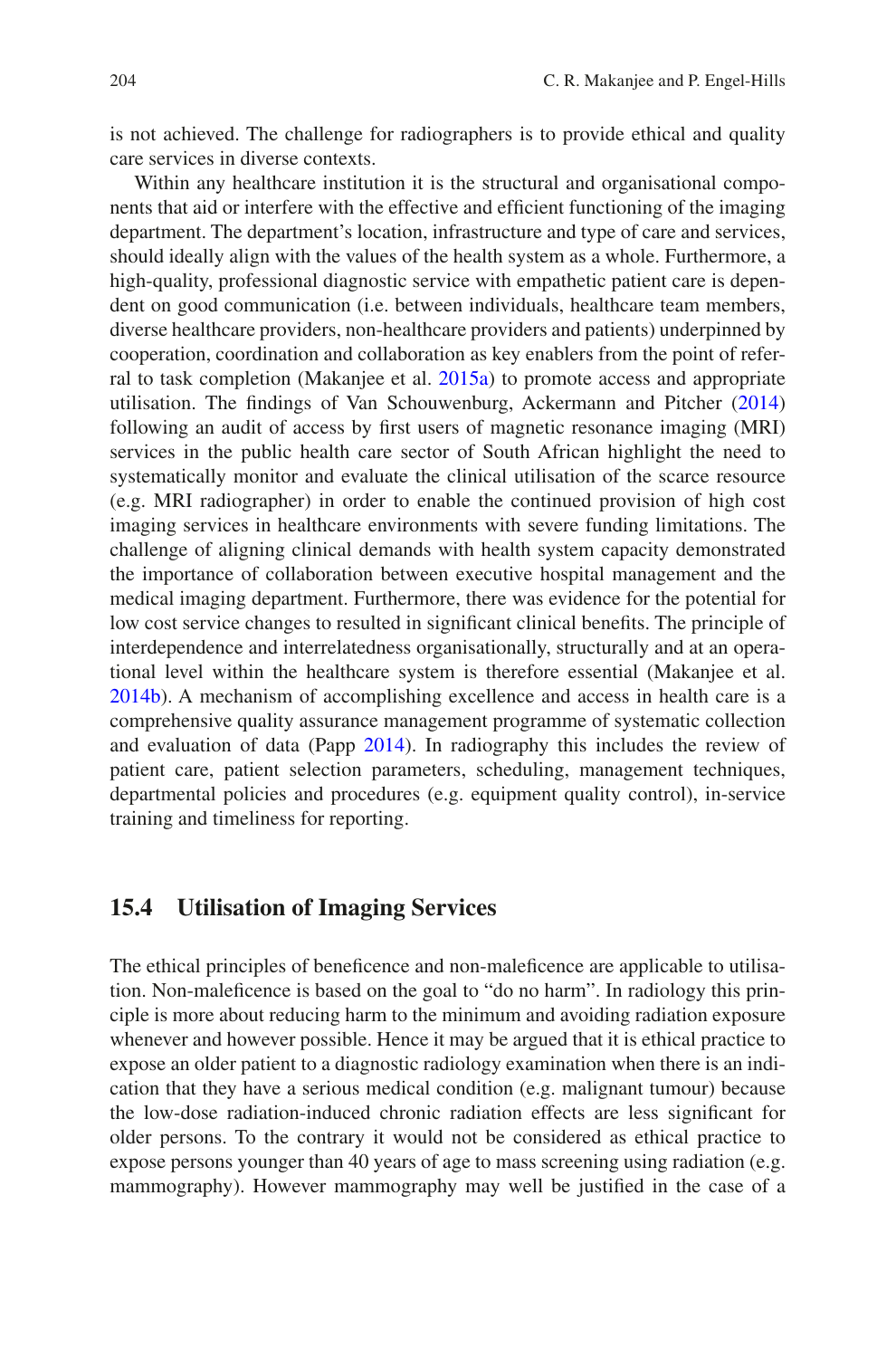younger person who presents with clinical symptoms or with a relevant family history (Doudenkova and Pipon [2016](#page-11-4)). The principle of "do no harm" also takes account of potentially harmful risks that are underestimated or unknown. In South Africa this could include such aspects as the use of radiation in preventative care and/or defensive medicine. The concern is the medicalisation of healthy people who are exposed to the associated risks or high technology imaging modalities. Mung'omba and Botha's [\(2012](#page-12-7)) study that was conducted in rural KwaZulu-Natal in South Africa describes the socio-demographic factors that influence the desire for medical imaging procedures. Although not many of the study's patients had knowledge of X-rays, the factors that influenced their utilisation of imaging included; age, level of education, the anticipated benefits of an X-ray, low levels of awareness and poor interpersonal communication between healthcare personnel and their patients. In order to practice in a paradigm that promotes and defends non-maleficence the healthcare practitioner must engage with the patient and provide clear information regarding the risks and benefits associated with the imaging procedure.

Beneficence ("doing good") is an ethical measure to do what is in the best interests of the patient. In medical imaging this principle would mean that no procedure should be conducted unless it is deemed necessary. Yet the current medical culture, including the application of "defensive medicine", is prevalent in the developed world and expanding in developing world contexts. The diverse South African environment with state of the art medical facilities alongside community medicine has growing demands and it appears that justification must be more rigorous to defend a decision not to do a procedure than to do what is not necessary act (Malone and Zolzer [2016](#page-12-8)). In a country that has inequality of access to medical imaging services it is often the case that the available resources are utilised for the protection of medical practitioners against possible litigation rather than maximising the use of resources for real patient needs. Worldwide there is an increase in the use of medical imaging, as well as reports of its overuse (Doudenkova and Pipon [2016\)](#page-11-4).

#### **15.5 Ethical Practice**

Ethics emerged from moral philosophy with key elements of human behaviour and values in order to allow for the evaluation of whether a person's actions are right or wrong and whether they acted with good or bad intentions. In South Africa there is a national regulatory body (HPCSA) that legislates registration for practice and that provides a governance framework for ethical practice through the provision of practice standards that are aligned to the scope and codes of practice. These high-level documents dictate the responsibilities of individual practitioners and together with the professional association and employers provide guidance on how medical imaging requests are processed and how radiation dose is managed. Some of these components of ethical practice will be discussed in the following sections.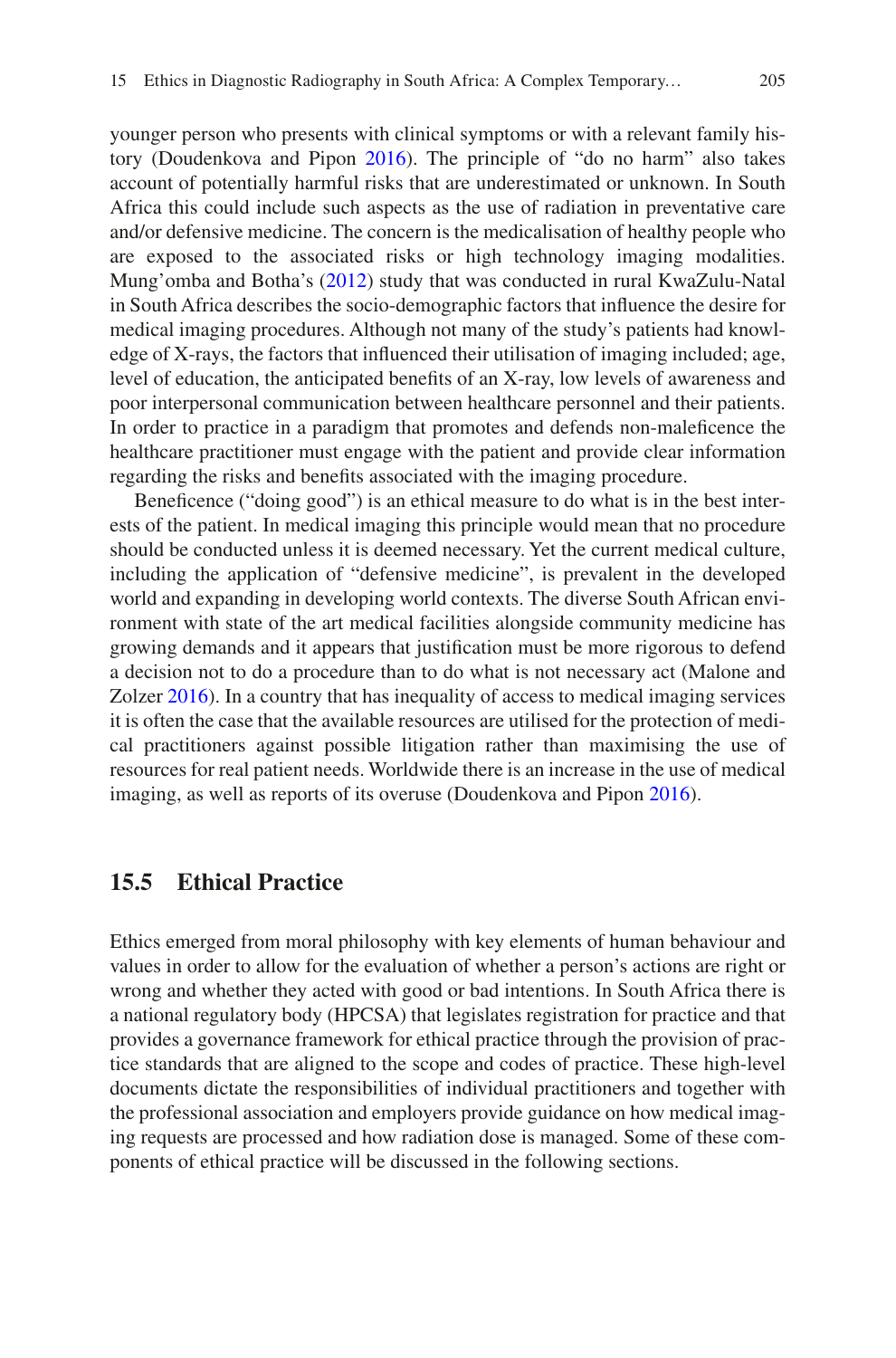## *15.5.1 Practice Standards*

In radiography the practice standards of the profession define practice, serve as a guide for appropriate behaviour and practice, and establish criteria to determine compliance. Practice standards can be used to establish education requirements and evaluate the quality of practice, service and education in a particular professional category. Furthermore, practice standards can be applied by healthcare facilities to develop job descriptions and practice parameters. Further study allows for extended or specialist practice accompanied by a job description for imaging such as in mammography or ultrasonography. The value of practice standards is that they inform those external to the medical imaging profession, provide an overview of the role and responsibilities of the practitioners as defined by the HPCSA scope of practice and set standards against which a professional can be held accountable and responsible for their action and conduct in performance of their daily tasks (HPCSA [2008a](#page-11-5)).

## *15.5.2 Scope and Codes of Practice*

Whilst a patient undergoing a diagnostic imaging investigation that involves the potential for harm may be unaware of the risk, they place their trust in the expertise and professional judgment of the radiographer. Radiography practice is influenced by national regulations, professional scope of practice, ethical codes and professional job descriptions. The ethical responsibilities of radiographers include the provision of respect and dignity to all patients by ensuring the patient has privacy and by honouring the ethical standards of confidentiality. Trust is the foundation of the patient/radiographer relationship and of professional and ethical behaviour. It is therefore essential that radiographers meet the required ethical standards and conduct themselves in such a way that they gain the trust and confidence of members of the public e and thereby serve the public interest and the individual patient. The code of conduct for radiographers in South Africa establishes standards of professionalism and ethics that include ensuring that the work environment is safe for everyone, and being accountable for professional acts and possible acts of negligence related to practice (Peer [2003](#page-12-9); Beyer and Diedericks [2010\)](#page-11-6).

The shortage of radiologists is a challenge in South Africa, as in many developing countries. This places demands on radiographers to assume roles beyond their scope of practice (Du Plessis and Pitcher [2015](#page-11-7)). For instance, the lack of senior medical practitioners during after-hours periods in trauma units means that the inexperienced medical officers on duty rely on radiographers for a radiographic opinion. However, establishing revisions and expansions of professional boundaries have not sufficiently progressed in South Africa. According to Du Plessis and Pitcher [\(2015](#page-11-7)) the expanding or blurring roles and responsibilities can only be achieved where there is comprehensive preparation and collaboration between the relevant profes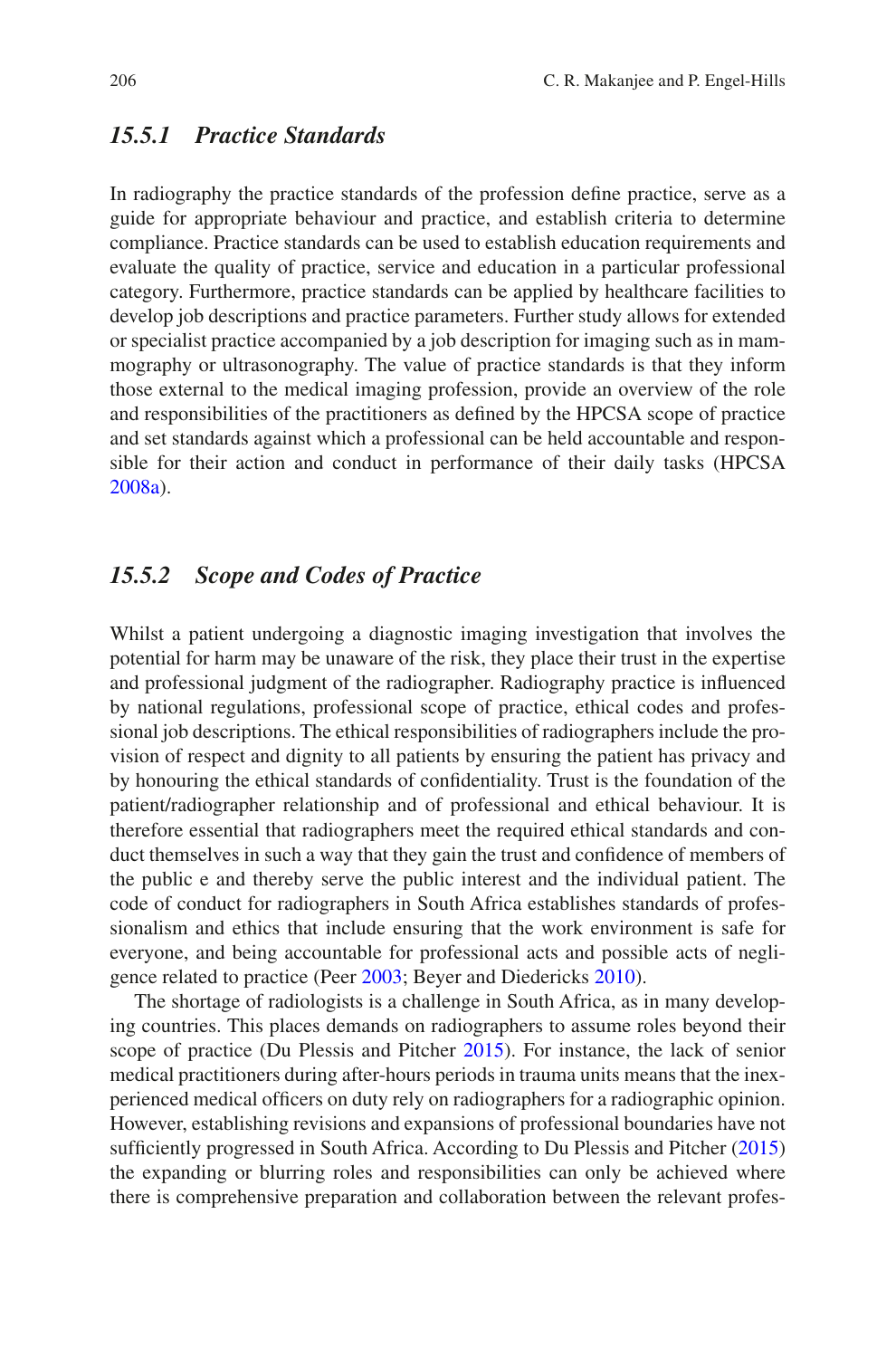sionals so as to establish sustainable and quality health care. However, radiographers frequently assist medical practitioners despite clear regulation changes. This is especially the case where radiographers have been trained in pattern recognition and when they desire effective and efficient patient management (Makanjee et al. [2015c](#page-12-10)).In these situations, it may impact negatively on the balance of risks and benefits for the patients, but it should be recognised that the ethical dilemmas that arise do not have simple answers and the principles of non-maleficence and beneficence can be complex considerations for furthering respectful and effective practice.

## *15.5.3 Registration for Practice*

The first requirement of professional registration and practice is educational preparation and clinical competence. The HPCSA requires registrants to continually update their post-qualification professional knowledge, skills and competency; hence CPD is a requirement of maintaining registration. This includes mandatory continuing profession units (CEUs) in ethics, human rights and medical law. Radiographers must therefore have current knowledge and possess the necessary competencies to practise within the evolving scope of practice and emerging technologies in order to optimise patient safety and care. The responsibility for provision of opportunities lies with a variety of stakeholders (e.g. employer and professional association) but accountability rests primarily with the practitioner (HPCSA [2008d\)](#page-11-8).

## <span id="page-6-0"></span>*15.5.4 Request for Procedure*

The referring healthcare practitioner takes a decision to refer the patient for radiographic imaging based on their expert knowledge and clinical judgment. The assumption is that the practitioner has the necessary knowledge to support a request for the most appropriate imaging investigation. The referring practitioner is also primarily responsible to duly justify the chosen procedure which in turn should optimise the choice of investigation. However, according to Makanjee et al. [\(2014b](#page-12-0)) the traditional paradigm of history taking, physical examination and provisional clinical diagnosis is often replaced by premature requests for imaging investigations. The Radiological Society of South Africa (RSSA) has adapted the Royal College of Radiology (RCR) referral guidelines for implementation in both private and public health sectors (Kabongo et al. [2015\)](#page-12-11). The authors emphasise that referral protocols must be regularly evaluated and adjusted to provide customised diagnostic imaging protocols and procedures that meet the needs of a resource constrained environment in order to reduce the significant and systematic practices of inappropriate examinations and to improve patient throughput. Radiographers are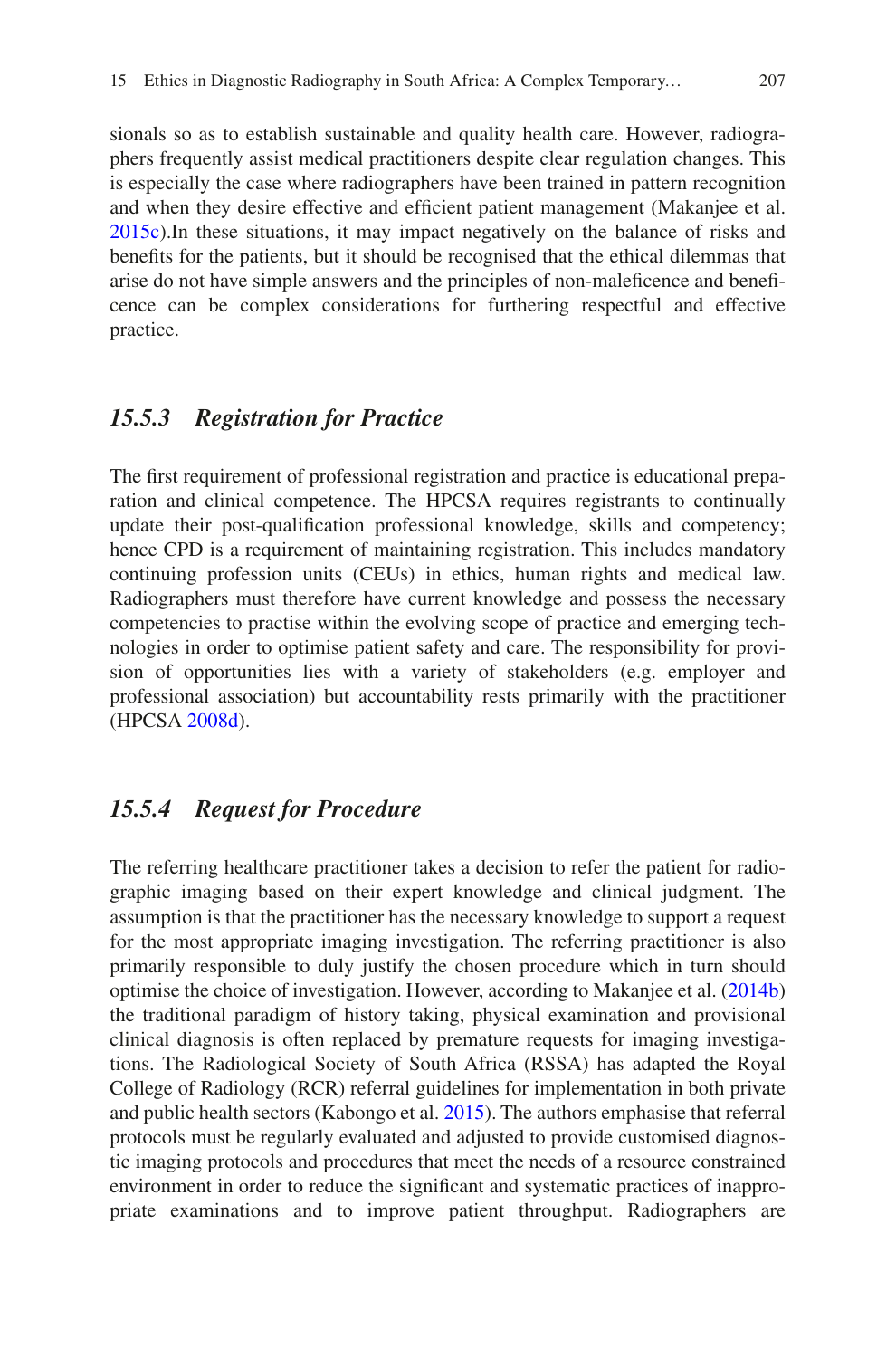important role players for successful implementation of referral guidelines and while referring practitioners have the primary responsibility to justify requests, radiographers, and where applicable radiologists, have the primary responsibility for examination optimisation. Radiographers are reliant on the quality of the referral request and on the patient perspective to take good decisions and to achieve optimal quality images.

All requests for an imaging procedure must be in writing, signed by the person requesting the examination (s) and the clinical indication must be clearly indicated. In South Africa imaging procedures may only be requested by a registered healthcare practitioner as defined in the National Health Act (Act No. 61 of 2003). In addition, any healthcare practitioner who contravenes the policy and ethical rules in terms of requesting imaging procedures must be reported to the Legal Department of the HPCSA or the South African Nursing Council (SANC). Radiographic reports are processed in terms of the professional conduct provisions of the Radiation Control Directorate of South Africa. A radiographer in his or her professional capacity must evaluate the information provided in any request form and may refuse the request provided that good and sufficient grounds exist. The reasons include the following: requesting clarification of the qualifications and/or competency of the healthcare professional making the request and the possibility the request is unsubstantiated (e.g. the clinical history does not justify or necessitate the performance of the examination requested). From a radiographer's perspective a request must be complemented by confirmation of the clinical information from the patient regarding their condition and the reason(s) for referral (i.e. clinical questioning). The radiographer must also explain the procedure in order to justify decisions with regard to any imaging investigation. This process contributes to the prevention of errors of misrepresentation or misunderstanding of the patient's condition and clinical history. Also, it furthers the aim to complete only correct and necessary projections. As part of the effective healthcare team communication process, radiographers are expected to report any additional knowledge they acquire about the patient. The process flow of request, justification, confirmation and clarification guides good decision making, helps to prevent errors (e.g. imaging an incorrect region of interest) and contributes to good medical management of the patient in the post-imaging phase (Lam et al. [2004](#page-12-12); Snaith and Lancaster [2008\)](#page-13-0).

This "gatekeeper" function is sometimes circumvented when healthcare practitioners, including radiographers, collude with or are coerced by referrers and accept incomplete, inadequately justified or otherwise inappropriate examination requests (Makanjee et al. [2015a](#page-12-4)). The radiographer must therefore be attentive to uncritically assume that a request for a procedure necessarily means that it is medically required; any inadequate justification cannot be merely overlooked based on practice imperative shifts to only perform examinations. In the study by Makanjee et al. ([2015a](#page-12-4)) radiographers indicated that questioning the validity of the request frequently ended up with their voice being silenced and a command by the referring healthcare practitioners to "just do it". They also indicated that medical practitioners were often unaware of the importance of providing a relevant clinical history and do not have high-level knowledge regarding radiographic examinations and projections. The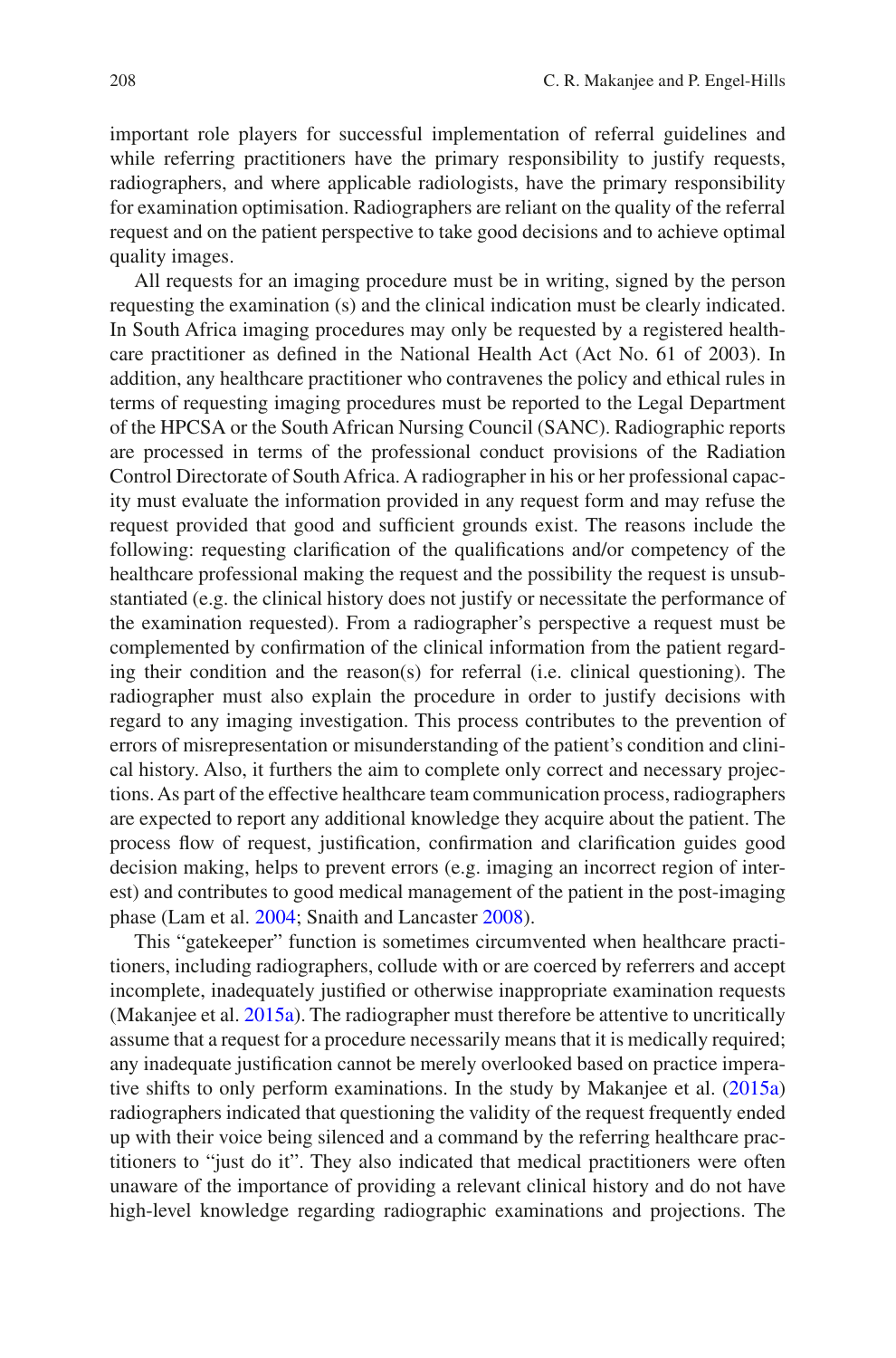solution to improving request documents that lead to appropriate examinations and the optimisation of radiation dose levels is to increase effective communication between the referring practitioners and the radiographers (RSA [2010\)](#page-12-13).

#### *15.5.5 Radiation Dose*

Doing "good" and making requests that are for the good of the patient involve seeking optimal medical care for each patient. Therefore, the imaging request should involve the lowest possible dose of ionising radiation within the specific medical indications. This is especially important when X-rays are used for imaging children who carry a higher potential risk to radiation, as well as for any patient for whom alternative diagnostic options exist. In the context of radiation dose the ethical principle of beneficence requires due justification of the choice of radiographic examination, for example, referring a child for Computed Tomography (CT) because it is easier to access than an MRI requires professional judgment and ethical awareness. That is, exposing the patient to unnecessary radiation risk by preferring the CT versus the cost of an MRI investigation. Within the South African context the private healthcare environment provides largely for persons who have access to medical aid and financial resources; the options available are therefore wider. Public healthcare however is under-resourced with limited available options. This means that standard radiography imaging is more frequent and the availability of specialised services (e.g. MRI and CT) is limited to tertiary and some regional level hospitals that are accessed through referral pathways Makanjee et al. [2014b\)](#page-12-0).

The aim of radiation protection is to utilise radiation in a manner that optimises the benefit. This means that the optimisation of radiological protection in medical exposure acknowledges the dose received by the patient, but requires that this dose is kept "as low as reasonably achievable" (ALARA). This can be explained as managing the radiation dose to the patient by considering the potential risk and benefit related to the patient's medical condition. The optimisation of protection for patients having X-ray procedures also includes ensuring that the equipment design, construction, selection and installation are appropriately done. Management of radiation dose therefore includes equipment design and available technology to manage patient dose and diagnostic refer ence levels (DRLs) determined for the specific local, regional or national context (Do [2016\)](#page-11-9).

#### **15.6 Informed Consent**

An obligation to provide information during the practice of comtemporary radiographt involves the key ethical principles of respecting autonomy, doing the what is in the best interests of the patient(beneficence)and avaoiding harm (nonmaleficence) (Doudenkova and Pipon [2016\)](#page-11-4). Respect for autonomy is reflected in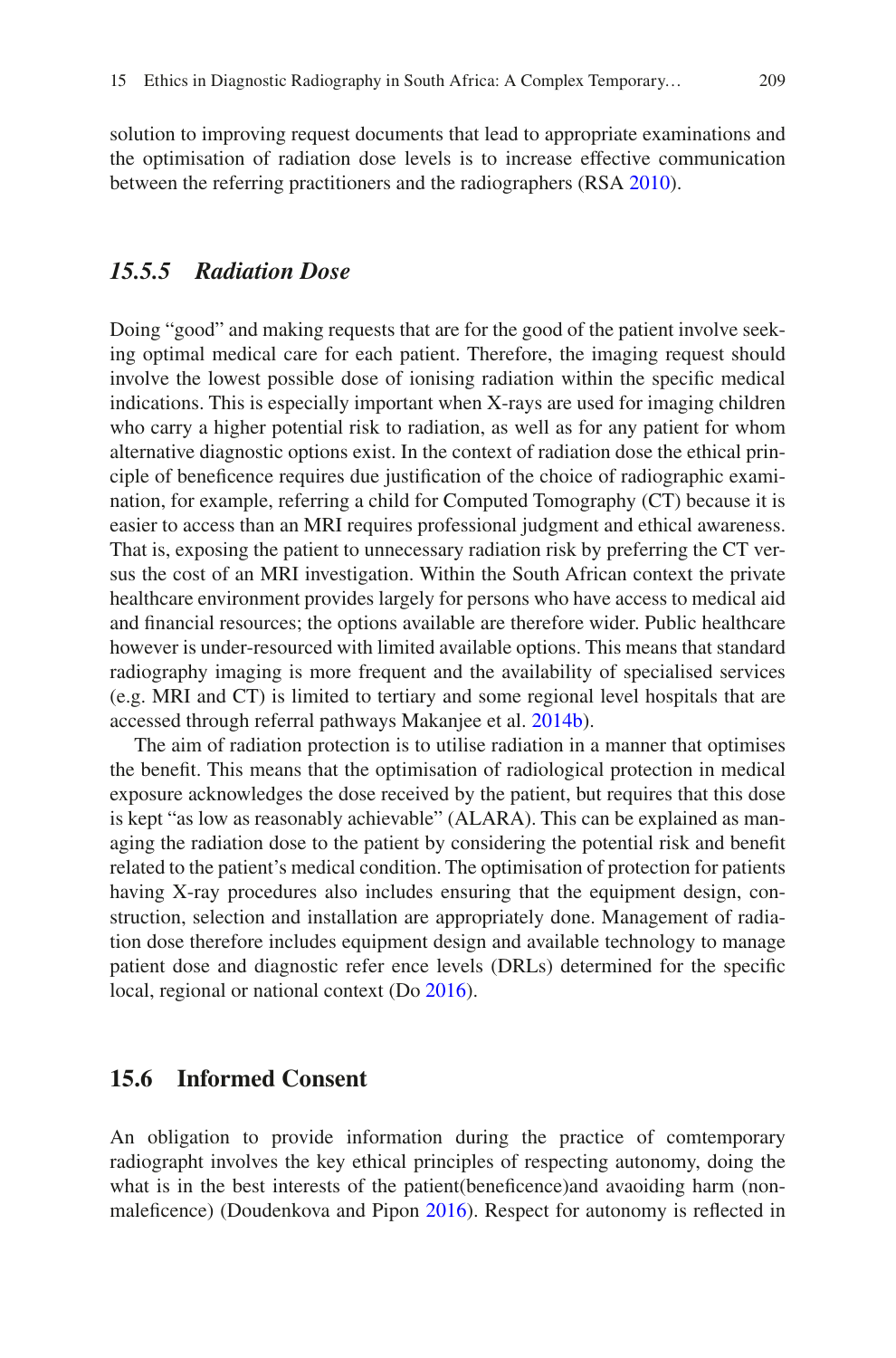healthcare practice by obtaining informed consent from patients for procedures that could potentially undermine dignity and integrity (Beauchamp and Childress [2001\)](#page-11-10). In the medical encounter of referral by means of a request form (text) for an imaging investigation (mediated through technology) a person/patient has the right to take part in the decision making process (HPCSA [2008c](#page-11-3)). Chapter 2 of the National Health Act (No. 61 of 2003) states that every healthcare practitioner must inform and explain the following to the patient:

- The available diagnostic procedures and treatment options generally available to the patient;
- The benefits, risks, financial implications and possible implications associated with each option;
- The patient's right to decline health services; and
- The risks associated with such refusal

In addition, regarding the disclosure of information and consent for referral for a diagnostic imaging investigation, the HPCSA [\(2008b](#page-11-2)) guidelines state the following: "Where a patient has agreed to be referred for an x-ray, referring practitioners may make relevant information available to diagnostic radiologists". It has already been indicated (see Sect. [5.4](#page-6-0) above) that radiographers require clinical information to confirm the appropriateness of the investigation requested and the projections needed. This is confirmed by re-interviewing the patient. The patient may not fully understand the relevancy of the re-interview process as they cannot easily appreciate the complexities of the benefit versus risk principle or the need for the selection of the most appropriate diagnostic imaging investigation. One ethical dilemma faced by radiographers therefore is that there is there is often insufficient clinical information provided or adequate justification for referral by the healh care provider. Also, patients interacting with radiographers frequently have little insight on the reason for the referral and /or other possible diagnostic choices (Makanjee et al. [2014a\)](#page-12-14).

Implicit consent is another important ethical consideration in radiography. In South Africa implicit consent is considered sufficient for agreeing togeneral radiographic investigations ("X-rays"). Implicit consent means that a person has made his or her will known in a tacit way. In other words, the patient agrees by being there and not resisting the examination. With regard to complex and invasive medical imaging procedures namely (i.e. biopsy, cardiac catheterisation, angiography, etc.) and that has the potential for relatively high radiation dose (dependent on exposure time), written informed consent is the standard because of known and higher levels of potential risk for the patient. One of the challenges however lies in the communication of the risks to the patient as it cannot be characterised with certainty. There is currently no agreement on the need to inform patients about the radiation risks in contemporary diagnostic imaging practice. This explains why it is infrequent that medical practitioners provide information on these risks to their patients. Informed consent and the appropriateness of raising the question of radiation dose and whether the patient should be informed when older equipment is used that has the potential to deliver higher doses than newer equipment is even more challenging (Robey et al. [2014\)](#page-12-15). This is further complicated because while the latest technolo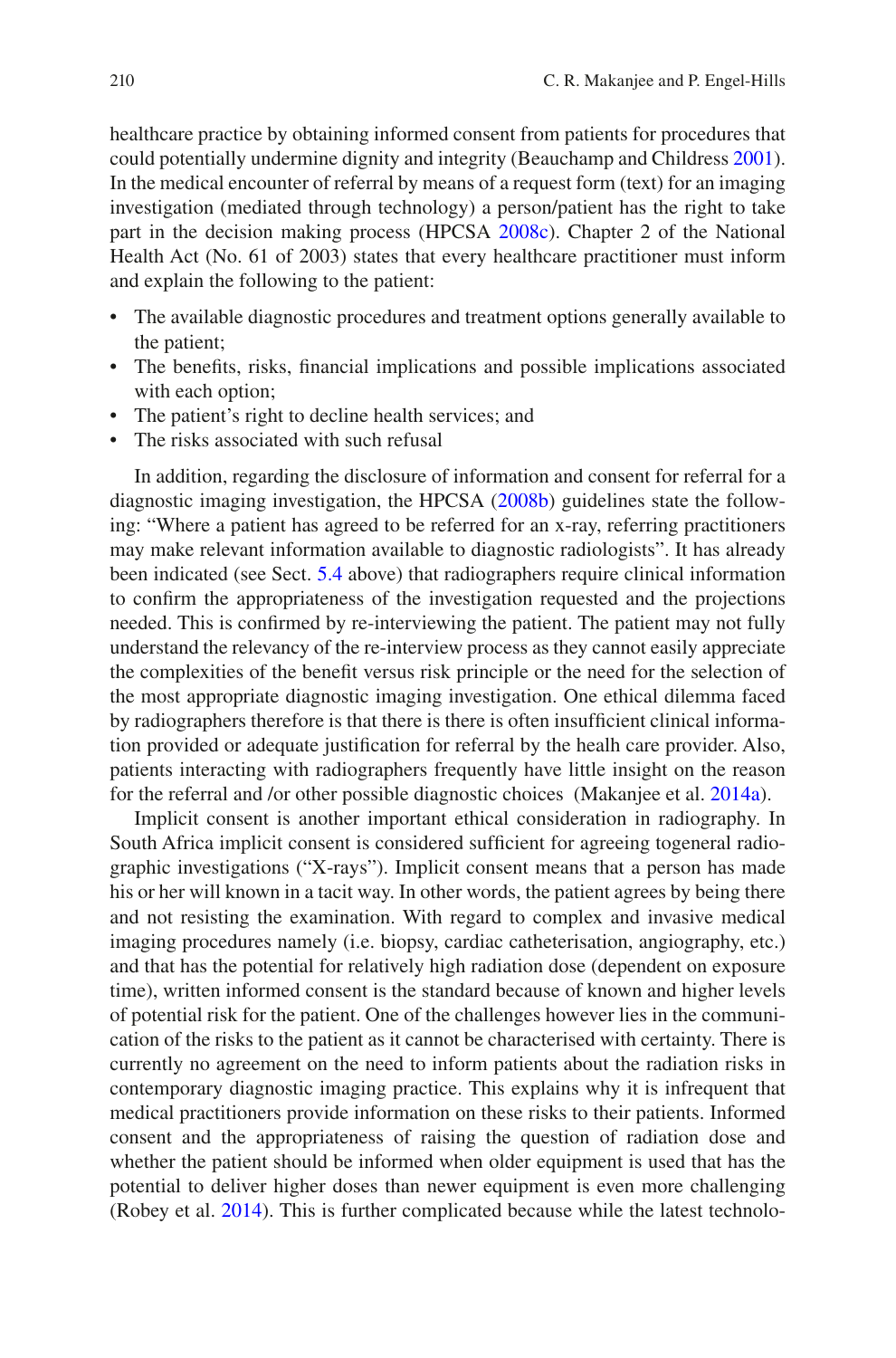gies are more efficient and can potentially reduce the radiation dose to the patient, research has demonstrated that the introduction of modern digital systems in diagnostic imaging, has contributed to increases in radiation dose (ICRP, [2004](#page-11-11)). It is in fact the case that the advantages in terms of image quality, digital processing capabilities and digital transfer, disguise the potential for increasing the dose to the patient and many radiographers are still not aware that digitalisation has resulted in increased and sometimes unnecessary exposure. Unfortunately this increased dose can even occur without significant increases in image quality.

The confusion regarding the need for informed consent or not and the role of the radiographer in the informed consent process is a challenge, at a time when the ethical and legal standards promote patient participation in decision making. Still it appears that patients are often inadequately informed about the risks associated with ionising radiation (Makanjee et al. [2015b\)](#page-12-16) and patients are seldom questioned by the referring practitioner regarding pregnancy and radiation (Makanjee et al. [2014a\)](#page-12-14). This situation might be better resolved by wider deliberation using the pragmatic value set than based on the legal or ICRP systems alone. Both afford interesting opportunities for reflection and analysis, but the broader perspective of values provides pointers that help view the problem more holistically. The radiographers in these situations are left to solve the informed consent dilemma by choosing to continue with the imaging procedures or to refer patients back to the medical practitioner. In the case of CT examinations, patients were found to be mostly uninformed and were requested to sign consent forms without proper knowledge of the radiation risk or alternatives to CT. The routine nature of radiography as a service can gradually induce "professional blindness" toward risks and can minimise the importance and need to duly inform patients about radiation risks, thereby violating the principle of autonomy. Yet, several aspects of radiography are not known to patients, such as, the use of high-dose imaging technologies in the quest for quality images out-weighing arguments for improved patient protection (Makanjee et al. [2014a](#page-12-14), [b](#page-12-0), [2015a](#page-12-4), [b](#page-12-16)). Hence the patient may agree to a procedure, but not to the specific imaging technique (Doudenkova and Pipon [2016](#page-11-4)). So for example a patient may agree to a Barium Enema investigation but without full knowledge of the dose from the projection series. Leading on from this, radiographers in South Africa record the number of projections, the radiation exposure time and in the case of screening procedures, the actual dose. However, these records are not made available to the patients. This raises the question of informing the patient of their actual accumulative dose based on the ethical guidelines that state "… however small the risk, the patient should be informed" (HPCSA [2008b\)](#page-11-2). In the gatekeeper role, the radiographer must balance the possible lack of awareness of the medical practitioner regarding the risks of ionising radiation and the application of the argumentative shortcut, such that the medical practitioner assumes that the patient has the knowledge and understanding of commonly prescribed examinations, and therefore knows the risks involved (Makanjee et al. [2015b](#page-12-16)). However, literature suggests the opposite about the "presumed" known risks and patient knowledge of associated risks for medical imaging. In fact, patient knowledge has been found to be largely lacking (Makanjee et al. [2015b;](#page-12-16) Doudenkova and Pipon [2016\)](#page-11-4).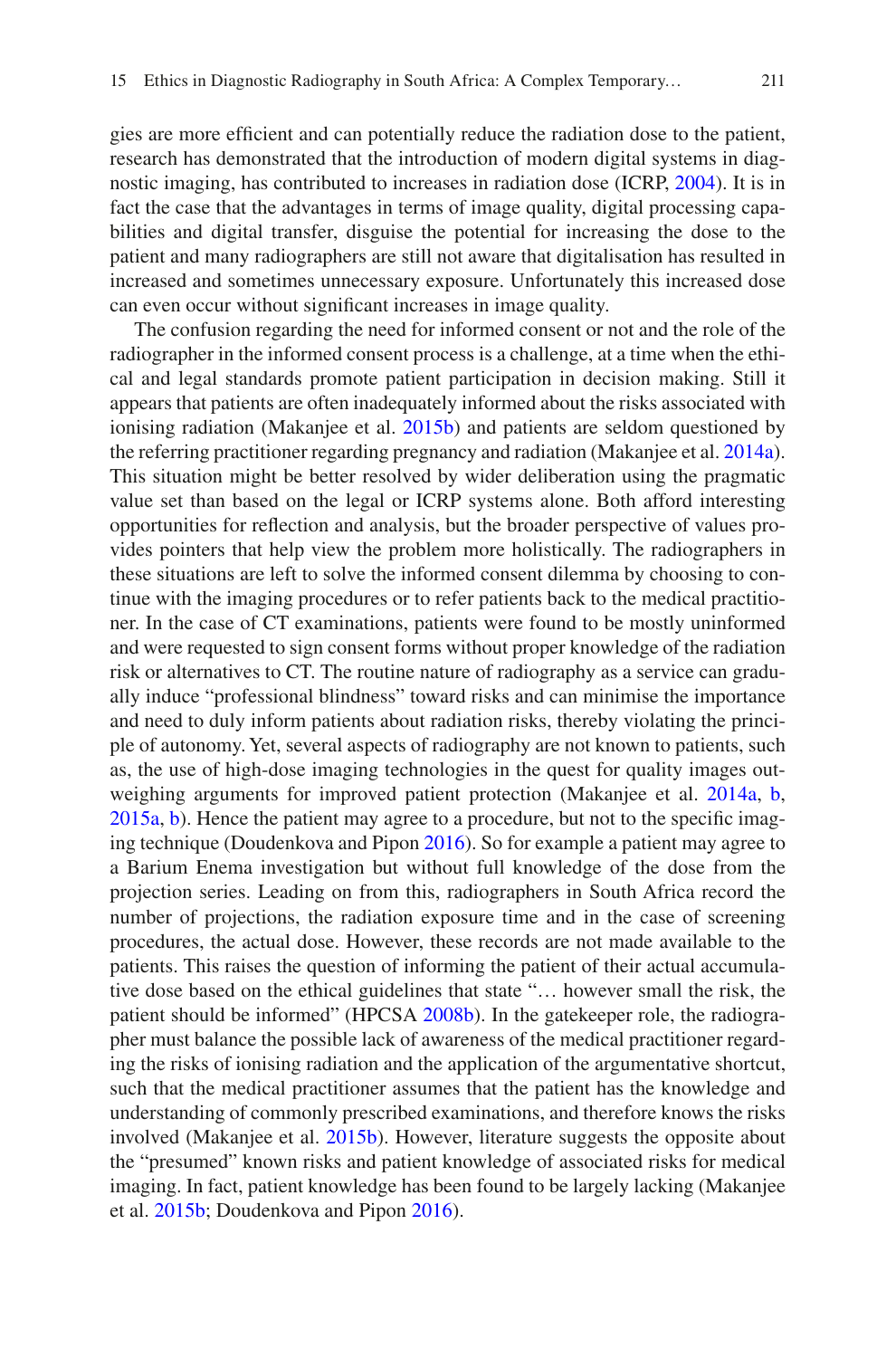## **15.7 Conclusion**

Radiographers worldwide work in a rapidly-changing and complex environment. In South Africa this is further complicated by the challenges of well-resourced healthcare facilities alongside poorly resourced facilities. Radiographers in South Africa are therefore faced with multiple professional challenges, namely working with ionising radiation, the need for good interpersonal skills to optimise the patient experience, functioning within the multi-disciplinary team and retaining professional competency through CPD. In addition, they must also contemplate the ethics of inequality of access and optimising the available healthcare resources. Helpful ethical approaches for the deliberation of ethical issues and dilemmas include awareness of human rights, non-maleficence, beneficence and social justice. These approaches and principles inform practice-based considerations in the process flow of request, justification, confirmation and clarification. Also, it guides good decision making, contributes to good healthcare management of the patient and helps to prevent professional errors. Possibly the most important message for ethical practice is that the radiographer must be consciously aware at all times.

## **References**

- <span id="page-11-0"></span>Barron, B.J., and E.E. Kim. 2003. Ethical dilemmas in today's nuclear medicine and radiology practice. *Journal of Nuclear Medicine* 44(11): 1818–1826.
- <span id="page-11-10"></span>Beauchamp, T.L., and J.F. Childress. 2001. *Principles of biomedical ethics*. 5th ed. New York: Oxford University Press.
- <span id="page-11-6"></span>Beyer, L., and P. Diedericks. 2010. The attitude of radiographers towards patients in government hospitals in Bloemfontein. *South African Radiographer* 48 (2): 22–27.
- <span id="page-11-9"></span>Do, K.-H. 2016. General principles of radiation protection in fields of diagnostic medical exposure. *Journal of Korean Medical Science* 31: S6–S9.
- <span id="page-11-4"></span>Doudenkova, V., and J.-C.B. Pipon. 2016. Duty to inform and informed consent in diagnostic radiology: How ethics and law can better guide practice. *HEC Forum* 28: 75–94.
- <span id="page-11-7"></span>Du Plessis, J., and R. Pitcher. 2015. Towards task shifting? A comparison of the accuracy of acute trauma-radiograph reporting by medical officers and senior radiographers in an African hospital. *Pan African Medical Journal* 21: 308.
- <span id="page-11-5"></span><span id="page-11-2"></span>HPCSA (Health Professions Council of South Africa). 2008a. *General guidelines for doctors, dentists and medical scientists, booklet 1*. Pretoria: HPCSA.
	- ———. 2008b. *Guidelines for good practice in the health care professions: Confidentiality: Protecting and providing information, booklet 10*. Pretoria: HPCSA.
	- ———. 2008c. *Guidelines for good practice in the health care professions. Ethical and professional rules of the Health Professions Council of South Africa as promulgated in Government Gazette R717/2006, booklet 2*. Pretoria: HPCSA.
- <span id="page-11-8"></span><span id="page-11-3"></span>———. 2008d. *Guidelines for good practice in the health care professions. National patients' rights charter, booklet 3*. Pretoria: HPCSA.
- <span id="page-11-11"></span><span id="page-11-1"></span>ICRP. 2004. Managing patient dose in digital radiology. ICRP publication 93. *Annals* 34 (1): 1–73.
	- ———. 2007. *Recommendations of the International Commission on Radiological Protection*, ICRP Publication 103. Amsterdam: Elsevier.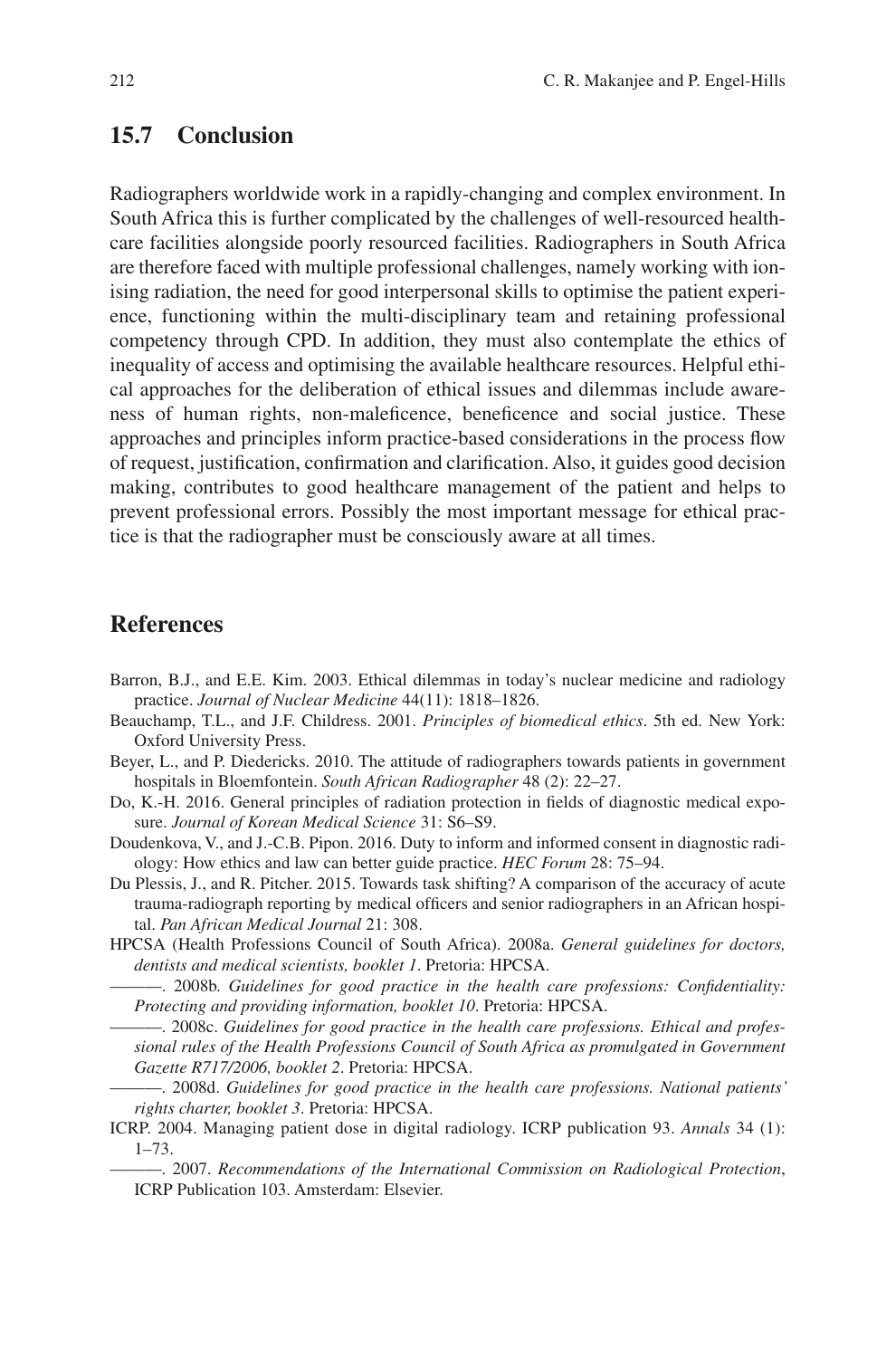- <span id="page-12-1"></span>Jonas, H. 1984. The imperative responsibility. In *Search of an ethics for the technological age*. Chicago: The University of Chicago Press.
- <span id="page-12-11"></span>Kabongo, J.M., S. Nel, and R.D. Pitcher. 2015. Analysis of licensed South African diagnostic imaging equipment. *Pan African Medical Journal* 22 (57): 1–9.
- <span id="page-12-14"></span><span id="page-12-0"></span>Makanjee, C.R., A.-M. Bergh, and W.A. Hoffmann. 2014a. "So you are running between" – A qualitative study of nurses' involvement with diagnostic imaging in South Africa. *Journal of Radiology Nursing* 33 (3): 105–116.
	- ———. 2014b. A model for understanding diagnostic imaging referrals and complex interaction processes within the bigger picture of a healthcare system. *Radiography* 20 (2): 153–157. <https://doi.org/10.1016/j.radi.2014.01.005>.
- <span id="page-12-4"></span>———. 2015a. Patients' journeys through multi-level diagnostic imaging referrals. *The South African Radiographer* 53 (1): 11–16.
- <span id="page-12-16"></span>———. 2015b. Healthcare provider and patient perspectives on diagnostic imaging investigations. *African Journal of Primary Health Care & Family Medicine* 7 (1): 1–10.
- <span id="page-12-10"></span>———. 2015c. *Multiprovider and patient perspectives on conveying diagnostic imaging investigation results in a South African public health care system*. [https://doi.org/10.1016/j.](https://doi.org/10.1016/j.jmir.2015.02.003) [jmir.2015.02.003](https://doi.org/10.1016/j.jmir.2015.02.003).
- <span id="page-12-8"></span>Malone, J., and F. Zölzer. 2016. Pragmatic ethical basis for radiation protection in diagnostic radiology. *The British Journal of Radiology* 89 (1059): 20150713. [https://doi.org/10.1259/](https://doi.org/10.1259/bjr.20150713) [bjr.20150713.](https://doi.org/10.1259/bjr.20150713)
- <span id="page-12-7"></span>Mung'omba, B., and A.D.H. Botha. 2012. Factors influencing patients' demand for x-ray examinations in rural KwaZulu-Natal. *South African Radiographer* 50 (2): 17–22.
- <span id="page-12-3"></span>Nkwanyana, T.S. 2017. *The socio-political and medico legal and socio political practice of medicine in South Africa post 1994*. Retrieved from <http://hdl.handle.net/2263/60078>.
- <span id="page-12-6"></span>Papp, J. 2014. *Quality management in the imaging sciences*. 5th ed. St. Louis: Mosby, Elsevier.
- <span id="page-12-9"></span>Peer, F. 2003. What do we understand by the professional code of conduct for radiographers? *South African Radiographer* 41 (1): 5–6.
- <span id="page-12-15"></span>Robey, T.E., K. Edwards, and M.K. Murphy. 2014. Barriers to computed tomography radiation risk communication in the emergency department: A qualitative analysis of patient and physician perspectives. *Academic Emergency Medicine* 21: 122–129.
- <span id="page-12-13"></span>RSA (Republic of South Africa). 2010. *Code of practice for users of medical x-ray equipment*. Pretoria: Department of Health, Directorate: Radiation Control.
- <span id="page-12-2"></span>United Nations. 2001. *Hereditary effects of radiation United Nations Scientific Committee on the Effects of Atomic Radiation*. UNSCEAR 2001 Report to the General Assembly, with scientific annex. New York: United Nations. Retrieved from [http://www.unscear.org/docs/publica](http://www.unscear.org/docs/publications/2001/UNSCEAR_2001_Report.pdf)[tions/2001/UNSCEAR\\_2001\\_Report.pdf.](http://www.unscear.org/docs/publications/2001/UNSCEAR_2001_Report.pdf)
- <span id="page-12-5"></span>Van Schouwenburg, F., C. Ackermann, and R. Pitcher. 2014. An audit of elective outpatient magnetic resonance imaging in a tertiary South African public-sector hospital. *South African Journal of Radiology* 18 (1): 1–5.

## **Further Reading**

- Barron, B.J., and E. Kim. 2003. Ethical Dilemmas in today's nuclear medicine and radiology practice. *Journal Nuclear Medicine* 44: 1818–1826.
- Do, K-H. 2016. General principles of radiation protection in fields of diagnostic medical exposure. *Journal of Korean Med Science* 31: S6–S9.
- <span id="page-12-12"></span>Lam, D., I. Egan, and M. Baird. 2004. The radiographer's impact on improving clinical decision-making, patient care and patient diagnosis: A pilot study. *The Radiographer* 51 (3): 133–137.